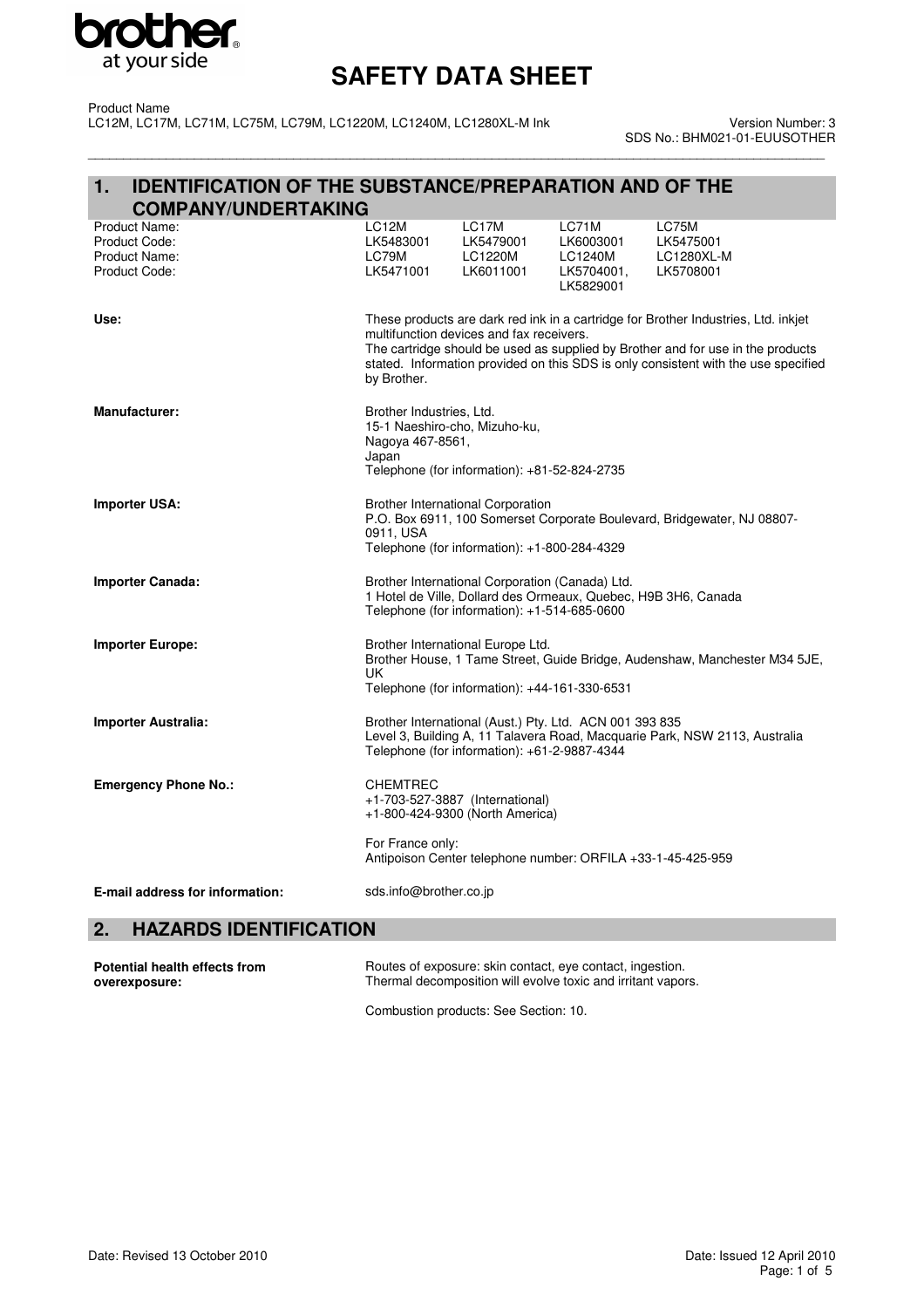

\_\_\_\_\_\_\_\_\_\_\_\_\_\_\_\_\_\_\_\_\_\_\_\_\_\_\_\_\_\_\_\_\_\_\_\_\_\_\_\_\_\_\_\_\_\_\_\_\_\_\_\_\_\_\_\_\_\_\_\_\_\_\_\_\_\_\_\_\_\_\_\_\_\_\_\_\_\_\_\_\_\_\_\_\_\_\_\_\_\_\_\_\_\_\_\_\_\_\_\_\_\_\_\_

Product Name LC12M, LC17M, LC71M, LC75M, LC79M, LC1220M, LC1240M, LC1280XL-M Ink

Version Number: 3 SDS No.: BHM021-01-EUUSOTHER

| <b>Potential Health Effects:</b> | Routes of exposure:<br>skin contact, eye contact, and ingestion.                                                                                                                                                |  |
|----------------------------------|-----------------------------------------------------------------------------------------------------------------------------------------------------------------------------------------------------------------|--|
|                                  | Skin Contact:<br>Repeated and/or prolonged skin contact may cause irritation.                                                                                                                                   |  |
|                                  | Eye Contact:<br>May cause eye irritation.                                                                                                                                                                       |  |
|                                  | Ingestion:<br>Ingestion may cause irritation of the gastrointestinal tract. Unlikely route of<br>exposure.                                                                                                      |  |
|                                  | Inhalation:<br>Unlikely route of exposure.                                                                                                                                                                      |  |
|                                  | CHRONIC (CANCER) INFORMATION / CARCINOGENICITY:<br>All ingredients of ink have not been classified as carcinogens according to IARC<br>monographs, NTP, and OSHA.                                               |  |
| <b>EU Classification:</b>        | Not classified as hazardous according to EU Directive 1999/45/EC. But ink has to<br>bear the inscription: "Contains water soluble heterocyclic magenta azo dye<br>compounds. May produce an allergic reaction." |  |
| <b>Australia Classification:</b> | Not classified as hazardous according to the criteria of NOHSC.                                                                                                                                                 |  |

## **3. COMPOSITION/INFORMATION ON INGREDIENTS**

|  | <b>Chemical Name:</b> |
|--|-----------------------|
|  |                       |

Water based inkjet ink (Mixture).

| Chemical Name | CAS No.    | EC No.     | % $W/W$   | EU Hazard Symbols | EU Risk Phrases |
|---------------|------------|------------|-----------|-------------------|-----------------|
|               |            |            |           |                   |                 |
| Glycerol      | $56-81-5$  | 200-289-5  | 10 - 30   | Not classified.   | Not classified. |
| Magenta Dye A | Registered | Registered | 2.5       |                   | R51/53          |
| Magenta Dye B | Registered | Registered | 1 - 5     | Not classified.   | Not classified. |
| Water         | 7732-18-5  | 231-791-2  | $50 - 70$ | Not classified.   | Not classified. |

### **4. FIRST AID MEASURES**

General: If symptoms persist, obtain medical attention.

| Inhalation:          | Obtain medical attention. In case of accident by inhalation remove casualty to<br>fresh air and keep at rest.                       |
|----------------------|-------------------------------------------------------------------------------------------------------------------------------------|
| <b>Skin Contact:</b> | Remove contaminated clothing immediately and wash affected skin with plenty of<br>water or soap and water.                          |
| <b>Eve Contact:</b>  | Obtain medical attention. If substance has got into the eyes, immediately wash<br>out with plenty of water for at least 15 minutes. |
| Ingestion:           | Obtain immediate medical attention. Wash out mouth with water and give 200-<br>300 ml (half a pint) of water to drink.              |

### **5. FIRE-FIGHTING MEASURES**

| General:                        | Flammable properties:<br>Auto Ignition Temperature ( $°C$ ): >400<br>Flammability: LEL: Not available. UEL: Not available.<br>Flash Point: Does not flash (93.3 °C or lower)<br>(Tag Closed cup and Cleveland Open cup) |
|---------------------------------|-------------------------------------------------------------------------------------------------------------------------------------------------------------------------------------------------------------------------|
| <b>Extinguishing Media:</b>     | Extinguish preferably with dry chemical, Carbon dioxide, Water, Foam.                                                                                                                                                   |
| Unsuitable Extinguishing Media: | None.                                                                                                                                                                                                                   |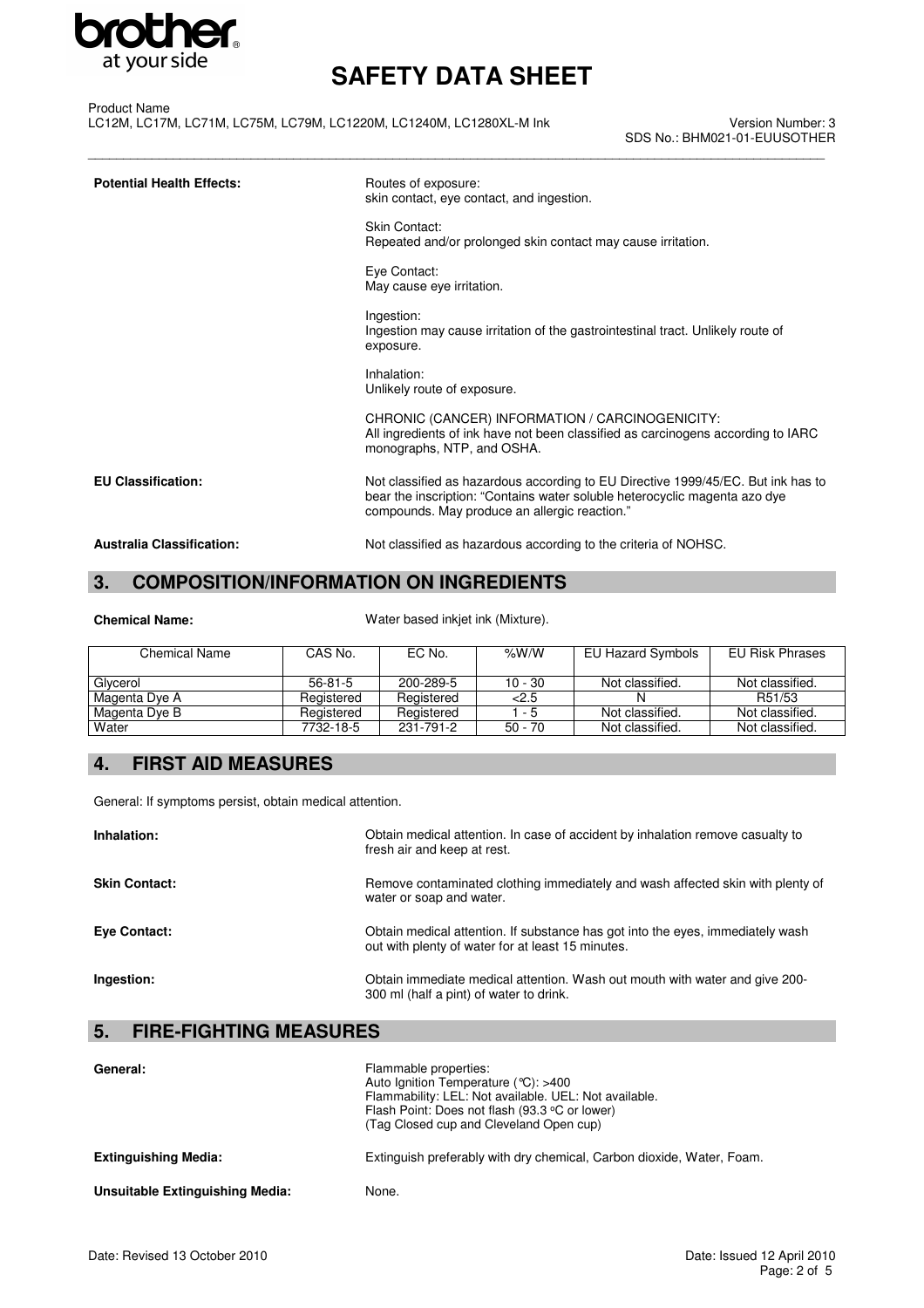

\_\_\_\_\_\_\_\_\_\_\_\_\_\_\_\_\_\_\_\_\_\_\_\_\_\_\_\_\_\_\_\_\_\_\_\_\_\_\_\_\_\_\_\_\_\_\_\_\_\_\_\_\_\_\_\_\_\_\_\_\_\_\_\_\_\_\_\_\_\_\_\_\_\_\_\_\_\_\_\_\_\_\_\_\_\_\_\_\_\_\_\_\_\_\_\_\_\_\_\_\_\_\_\_

Product Name LC12M, LC17M, LC71M, LC75M, LC79M, LC1220M, LC1240M, LC1280XL-M Ink

Version Number: 3 SDS No.: BHM021-01-EUUSOTHER

| Special firefighting procedures:    | Use appropriate respirator for carbon monoxide and carbon dioxide. Wear<br>positive pressure self-contained breathing apparatus (SCBA) during the attack<br>phase of firefighting operations and during cleanup in enclosed or poorly<br>ventilated areas immediately after a fire. Personnel not having suitable respiratory<br>protection must leave the area to prevent significant exposure to toxic<br>combustion gases from any source. |
|-------------------------------------|-----------------------------------------------------------------------------------------------------------------------------------------------------------------------------------------------------------------------------------------------------------------------------------------------------------------------------------------------------------------------------------------------------------------------------------------------|
| Unusual fire and explosion hazards: | Thermal decomposition of organic components may result in occurrence of<br>oxides of carbon. Toxic gasses may be formed upon combustion and represents<br>a hazard to firefighters. Combustion products: See Section: 10.                                                                                                                                                                                                                     |

## **6. ACCIDENTAL RELEASE MEASURES**

| <b>Personal Protection:</b>       | In case of ink vapor formation, use respirator.                                                                                |
|-----------------------------------|--------------------------------------------------------------------------------------------------------------------------------|
| <b>Environmental Precautions:</b> | Prevent substance entering sewers. Washings must be prevented from entering<br>surface water drains.                           |
| <b>Methods for Cleaning Up:</b>   | Wipe up with absorbent towel. Wash with water to remove remaining traces of ink.<br>DISPOSAL CONSIDERATIONS - See Section: 13. |

### **7. HANDLING AND STORAGE**

**Handling:** Keep out of the reach of children. Avoid contact with skin. Avoid contact with eyes.

**Storage: Keep out of the reach of children. Keep away from oxidizing agents.** 

### **8. EXPOSURE CONTROLS/PERSONAL PROTECTION**

#### **Occupational Exposure Limits:**

| <b>SUBSTANCE</b> | CAS No.       | <b>OSHA PEL</b>                                                                            | <b>ACGIH TLV</b>            | EU IOELV |
|------------------|---------------|--------------------------------------------------------------------------------------------|-----------------------------|----------|
| Glycerol         | $56 - 81 - 5$ | (as mist)<br><b>Total Dust</b><br>TWA 15 $mg/m3$<br>Respirable<br>Fraction<br>TWA $5mq/m3$ | (as mist)<br>TWA 10 $mg/m3$ | None.    |
|                  |               |                                                                                            |                             |          |

**Environmental Exposure Controls:** Not normally required.

**Ventilation:** Good general ventilation should be sufficient under normal use.

**Personal Protection:** Not normally required. For use other than in normal operating procedures (such as in the event of large spill), the following should be applied:

> Eye/face: Goggles. Skin: Protective gloves. Large spillages: Wear suitable respiratory protective equipment.

## **9. PHYSICAL AND CHEMICAL PROPERTIES**

**pH (Value):** 7 - 9<br>**Form:** Liqui **Form:** Liquid.<br> **Color:** Dark response to the Dark response to the Dark response to the Dark response to the Dark response to the Dark response to the U **Color:** Dark red.<br> **Odor:** Slight. Slight. **Boiling Point (°C):**  $\longrightarrow$  5100<br>**Melting Point (°C):** Not applicable. **Melting Point (°C): Freezing Point (°C):**  $\le$  -5<br> **Vapor Pressure (Pascal):** No data. **Vapor Pressure (Pascal): Viscosity (mPa.s):** 2 - 5<br> **Flash Point (°C):** Does

Slight.<br>>100 Does not flash (93.3 °C or lower) (Tag Closed cup and Cleveland Open cup)<br>Not available.

Flammable Limits (Upper) (%v/v):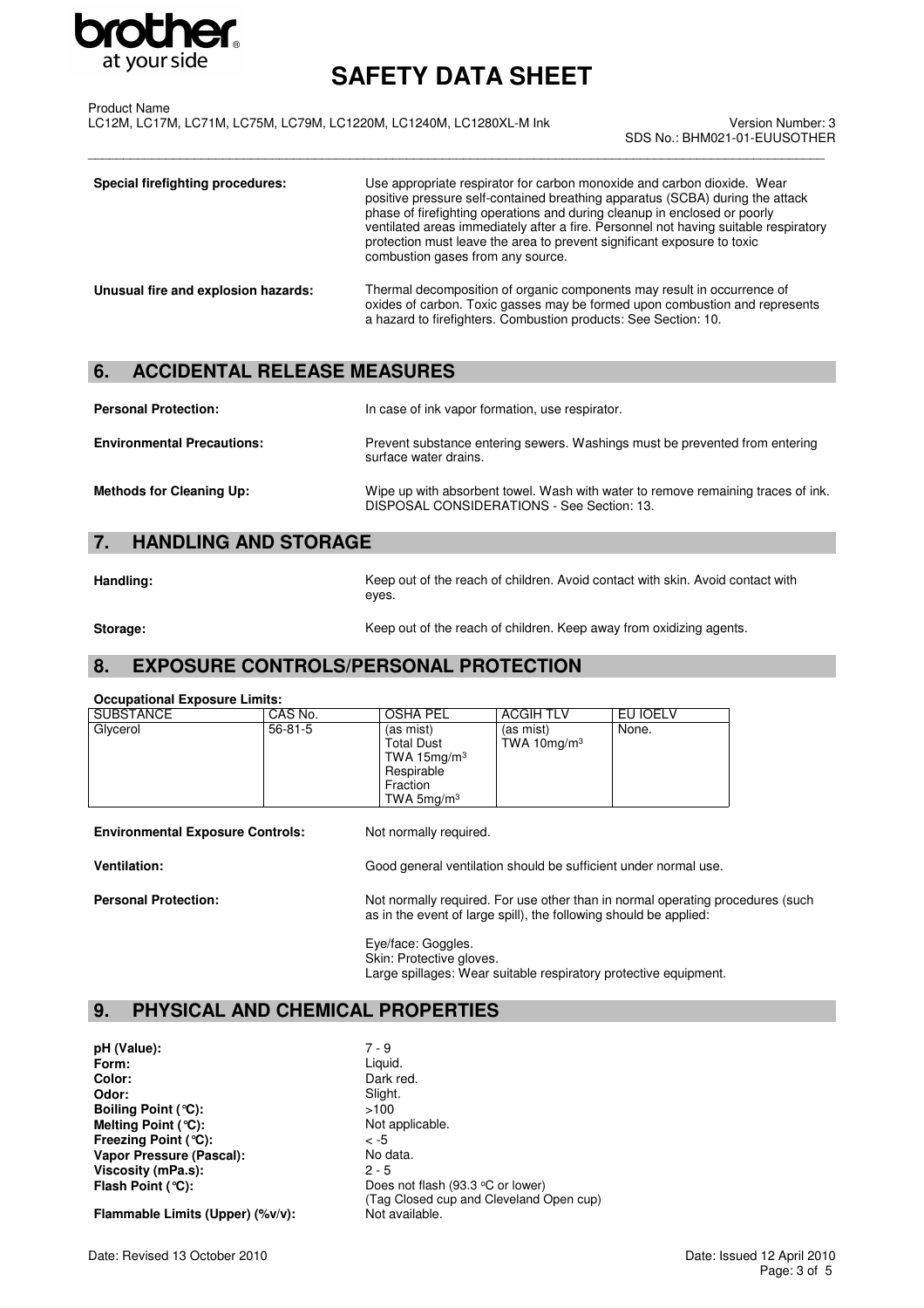

\_\_\_\_\_\_\_\_\_\_\_\_\_\_\_\_\_\_\_\_\_\_\_\_\_\_\_\_\_\_\_\_\_\_\_\_\_\_\_\_\_\_\_\_\_\_\_\_\_\_\_\_\_\_\_\_\_\_\_\_\_\_\_\_\_\_\_\_\_\_\_\_\_\_\_\_\_\_\_\_\_\_\_\_\_\_\_\_\_\_\_\_\_\_\_\_\_\_\_\_\_\_\_\_

Product Name LC12M, LC17M, LC71M, LC75M, LC79M, LC1220M, LC1240M, LC1280XL-M Ink

Version Number: 3 SDS No.: BHM021-01-EUUSOTHER

**Flammable Limits (Lower) (%v/v):** Not available.<br> **Explosive Properties:** Not applicable. **Explosive Properties:** Not applicable **Not applicable.** Not applicable. Not applicable. **Auto Ignition Temperature (°C):**  $> 400$ <br>**Density (g/ml):** ca. 1.06 **Density (g/ml):** ca. 1.06<br> **Vapor Density (Air=1):** No data. **Vapor Density (Air=1): Partition Coefficient (n-Octanol/water):** No data.<br> **Relative Evaporation Rate (Ether=1):** No data. **Relative Evaporation Rate (Ether=1): Oxidizing Properties:** No data.<br> **Solubility (Water):** Soluble. Soluble. Solubility (Water):

#### **10. STABILITY AND REACTIVITY**

| <b>Chemical Stability:</b>                 | Stable.                                       |
|--------------------------------------------|-----------------------------------------------|
| Conditions to avoid:                       | None.                                         |
| <b>Materials to avoid:</b>                 | Strong oxidizing agents.                      |
| <b>Hazardous Decomposition Product(s):</b> | Contains: Carbon monoxide and Carbon dioxide. |
| Hazardous polymerization:                  | Will not occur.                               |

#### **11. TOXICOLOGICAL INFORMATION**

| Ingestion:                 | Acute $LD_{50} > 2000$ mg/kg (Method: OECD#420) |
|----------------------------|-------------------------------------------------|
| <b>Skin Contact:</b>       | Non-irritant. (Method: OECD#404)                |
| Eye Contact:               | Minimal irritant to the eye. (Method: OECD#405) |
| Mutagenicity:              | Negative. (Method: OECD#471)                    |
| <b>Skin sensitization:</b> | It is not a skin sensitizer. (Method: OECD#429) |

**Ingredients of this product have not been classified as carcinogens according to IARC monographs, NTP and OSHA.**

#### **12. ECOLOGICAL INFORMATION**

No data available on the adverse effects of this product on the environment.

**Toxicity:** No data.

**Environmental Fate and Distribution:** No data.

Persistence and Degradation: No data.

#### **13. DISPOSAL CONSIDERATIONS**

Dispose of in compliance with Federal, State and local regulations.

#### **14. TRANSPORT INFORMATION**

Not classified according to the United Nations 'Recommendations on the Transport of Dangerous Goods'.

**UN No.:** None.<br> **Class:** None. None. **Class:** 

Not regulated under DOT, IMDG, IATA.